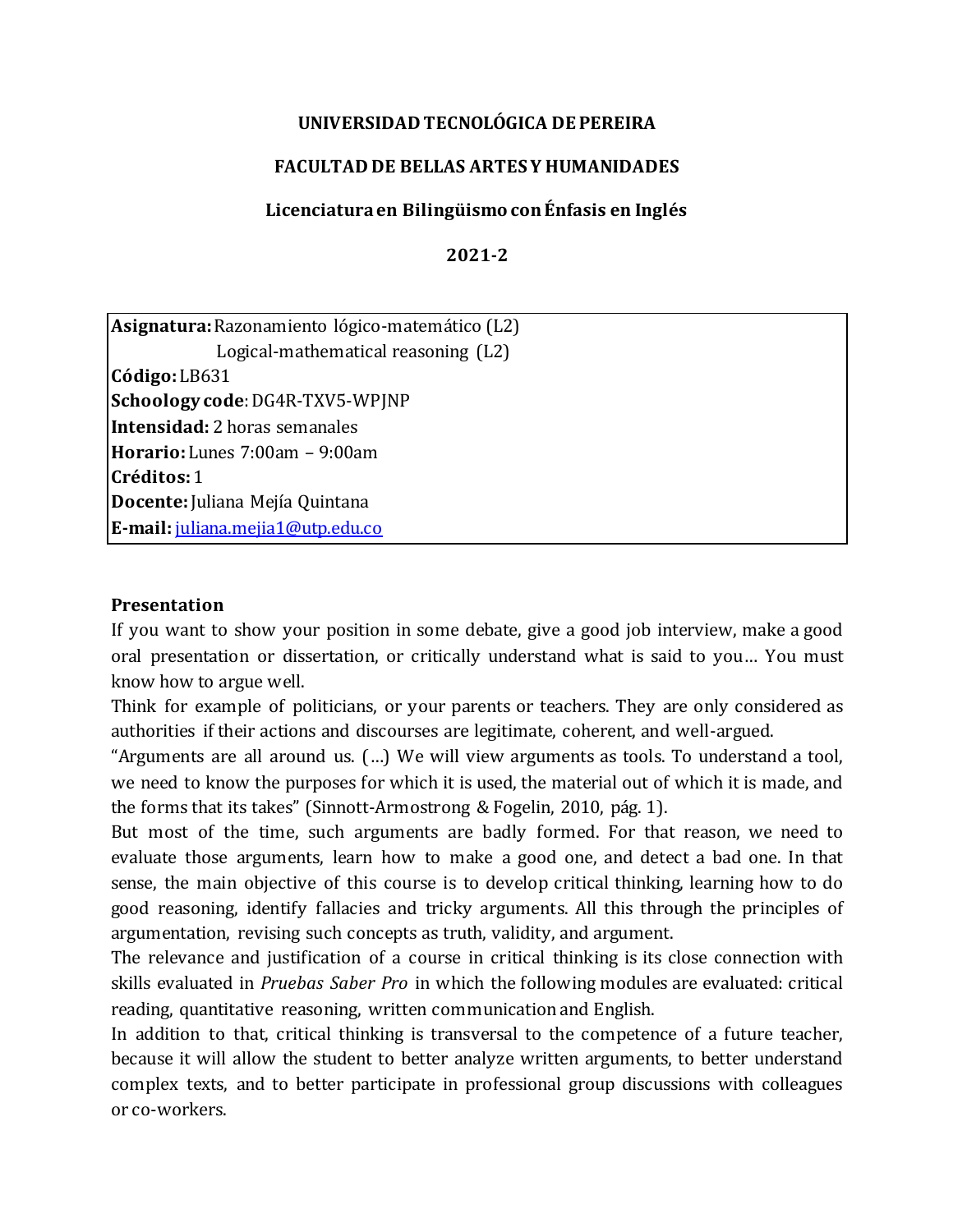### **Learning outcomes**

By the end of the course, the student should be able to:

| RESULTADO DE APRENDIZAJE DEL                        | Learning outcomes of the course                 |  |  |
|-----------------------------------------------------|-------------------------------------------------|--|--|
| <b>PROGRAMA</b>                                     |                                                 |  |  |
| Utiliza el español y el inglés con altos            | Identify the main argument of a written         |  |  |
| niveles de suficiencia en el ámbito social,         | passage or a conversation or speech.            |  |  |
| académico y profesional, y con consciencia          | Identify<br>argumentative<br>errors<br>in<br>an |  |  |
| intercultural relacional, funcional y crítica.      | argument.                                       |  |  |
| Analiza, diseña y adapta instrumentos y             | Evaluate evidence for and against<br>an         |  |  |
| estrategias para evaluar y autoevaluar              | argument.                                       |  |  |
| tanto el desarrollo bilingüe y bicultural de        |                                                 |  |  |
| los estudiantes como su propia práctica             | Make appropriate inferences from<br>the         |  |  |
| educativa a fin de reflexionar y plantear           | evidence to an argument.                        |  |  |
| acciones de mejora que promueven su                 |                                                 |  |  |
| desarrollo profesional.                             |                                                 |  |  |
| espacios y actividades<br>Participa<br>en           | Develop a good argument in recognizing          |  |  |
| curriculares<br>institucionales,<br>V               | the importance to be honesty in their           |  |  |
| extracurriculares en los que se apropia y           | speech and works.                               |  |  |
| desarrolla<br>dimensión ética, socio<br>su          |                                                 |  |  |
| política, corporal y espiritual en pro de la        |                                                 |  |  |
| construcción de un Ethos democrático,               |                                                 |  |  |
| político y en derechos humanos.                     |                                                 |  |  |
| actividades<br>Participa<br>espacios<br>V<br>en     |                                                 |  |  |
| institucionales, curriculares y extracurriculares   |                                                 |  |  |
| en los que se apropia y desarrolla su dimensión     |                                                 |  |  |
| ética, socio política, corporal y espiritual en pro |                                                 |  |  |
| de la construcción de un Ethos democrático,         |                                                 |  |  |
| político y en derechos humanos                      |                                                 |  |  |

#### **Methodology and evaluation activities**

- Each session consists, at the beginning, of an exposition to clear up the concepts and resolve doubts from the students. Since the methodology follows *constructivist and communicative* learning principles, a requisite to participate in the session is to read the assigned material. Each student is expected to take part in his learning process. Then we will work together in workshops applying the concepts discussed.
- Workshops: Exercises to apply the concepts discussed in the session from the assigned reading material. Each workshop will be solved during the class, in groups.
- Partial exam: It is a critical reading activity in which the students must apply all the concepts studied until that session.
- Debates with Harvard case methodology: It is a group activity. Students will be divided into two or four groups and must prepare in advance the arguments for and against a topic chosen by the entire course. Then, they must present their views and evaluate the other party's arguments.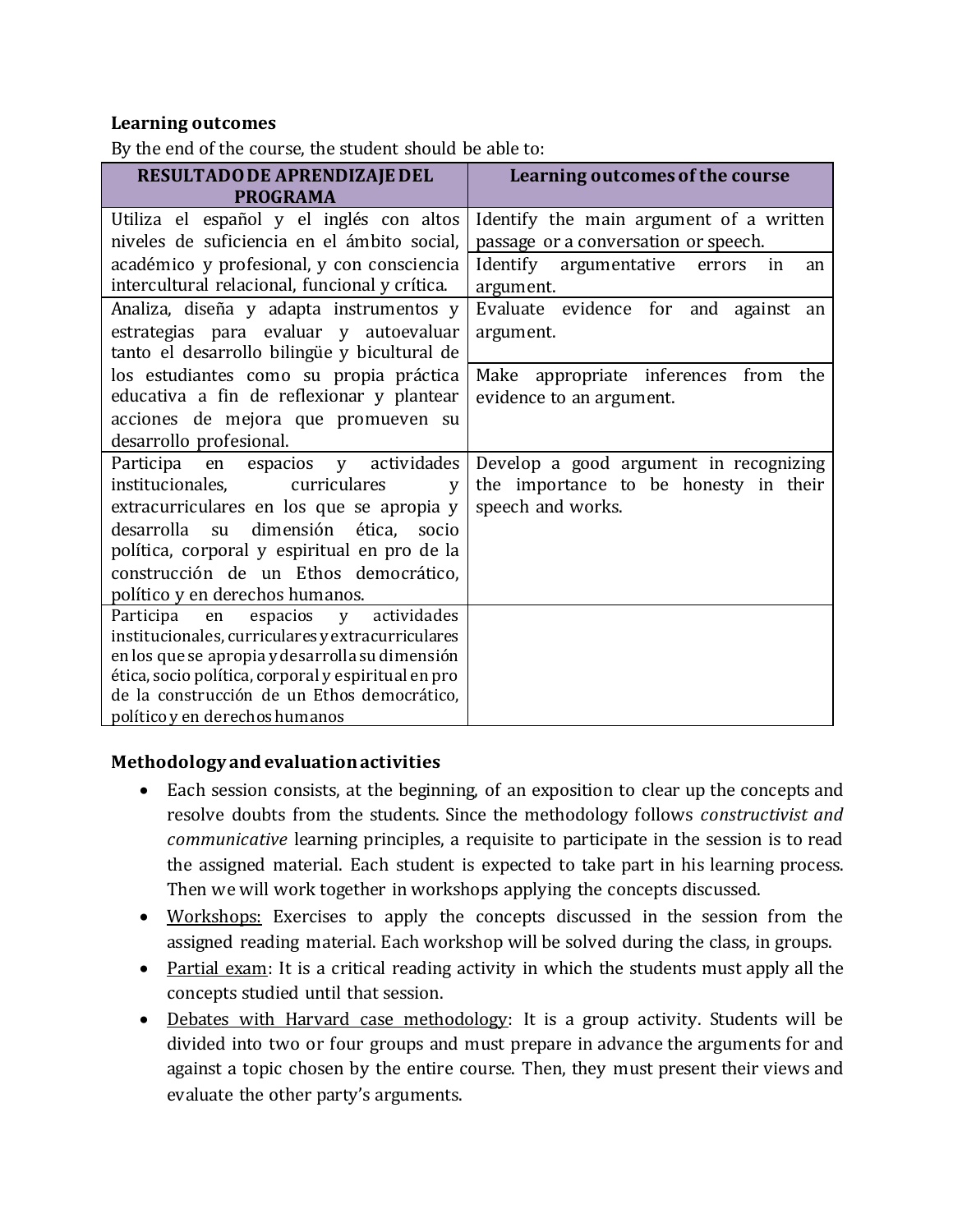- Finding fallacies: Once the fallacies have been studied, students should bring daily examples of them (they can search commercials, social media, newspapers). Each session will be in charge of two groups that must also organize an activity for the other classmates.
- Final work: Students can choose between write an essay, make a podcast, make a video, make an interview… The objective is to defend their position on some issue or analyze someone else's arguments.

The final work must include: 1) thesis, 2) arguments for and against, 3) conclusion, 4) present the formal logical scheme of two of the arguments exposed.

As a suggestion you can work the arguments of the book "To Kill a Mockingbird", the movie "12 angry man", or the series "Chicago seven".

## **Grades Percentage**

| Partial exam      | 18% |
|-------------------|-----|
| Workshops         | 12% |
| Session 1-6       |     |
| Workshops         | 10% |
| Session 9-14      |     |
| <b>Debate</b>     | 15% |
| <b>Fallacies</b>  | 20% |
| <b>Final work</b> | 25% |

#### **Summary of contents:**

**Sessions1-3):** Basic concepts

**Sessions 4-7):** Identification, analysis, and evaluation of deductive arguments. **Sessions 9,11,13):** Identification, analysis, and evaluation of inductive arguments. **Sessions 10, 12, 14):** Fallacies and applications.

#### **Detailed calendar:**

| Week | Date                    | Subject<br><b>Reading</b>                                  |                                                                                                                                                                                                                                                      | <b>Evaluation</b> |
|------|-------------------------|------------------------------------------------------------|------------------------------------------------------------------------------------------------------------------------------------------------------------------------------------------------------------------------------------------------------|-------------------|
|      | $30-$<br>$08 -$<br>2021 |                                                            | Introduction to the course.<br>Basic concepts.                                                                                                                                                                                                       |                   |
| 2    | $6-09-$<br>2021         | Identify an<br>argument and<br>put it in<br>standard form. | - REQUIRED READINGS:<br>- Rainbolt, G.; Dwyer. S (2012) Chapter 1.<br>"Critical thinking and arguments" In Critical<br>Thinking. The art of argument.<br>- Sinnott-Armostrong, W; Fogelin, R. (2010)<br>Chapter 1. "How to analyze arguments?" in An | Workshop          |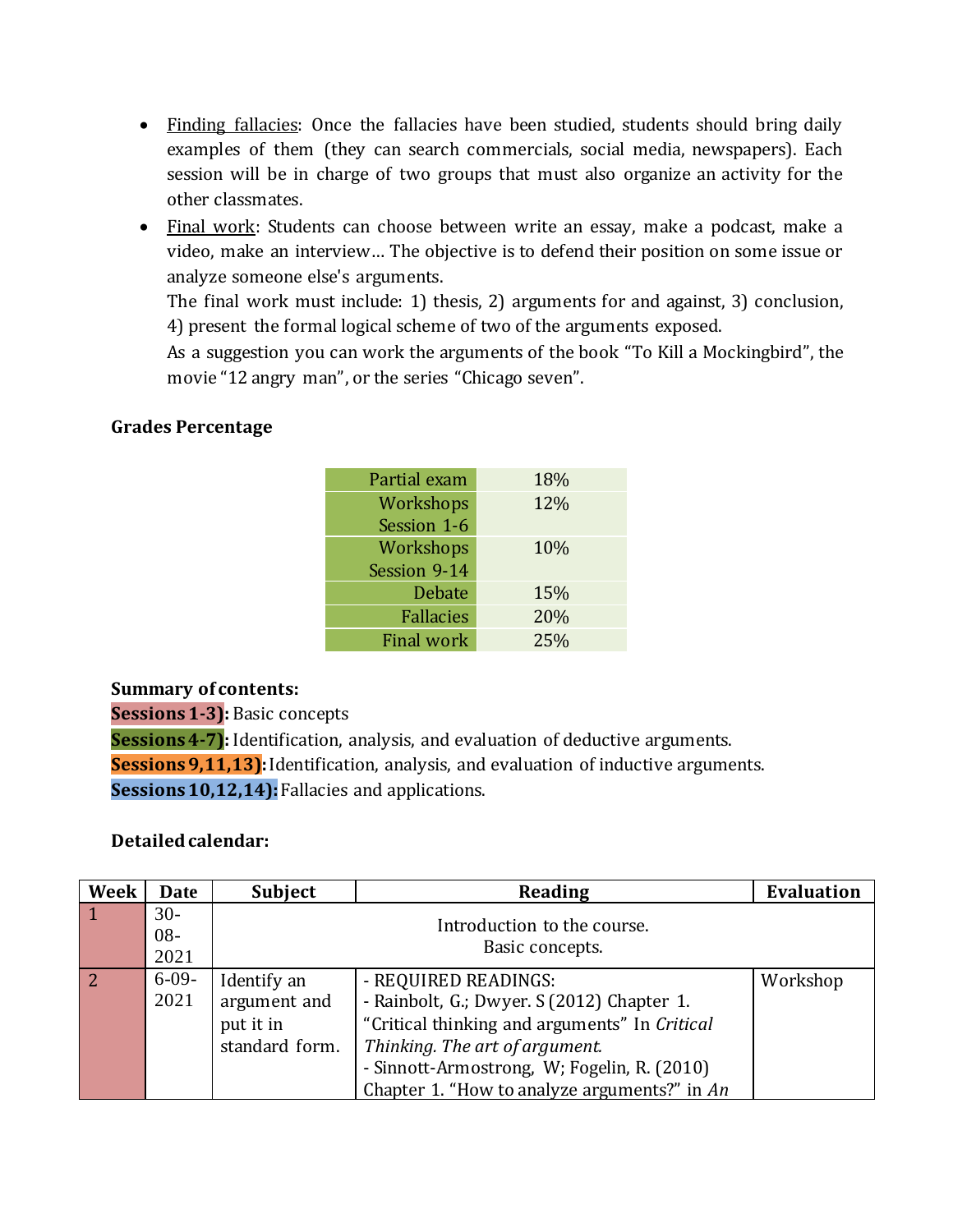|                |                          |                                                                                      | introduction to informal logic. (pp. 1-9; Chapter<br>5)                                                                                                                                                                                                                                                                                       |                                             |  |  |
|----------------|--------------------------|--------------------------------------------------------------------------------------|-----------------------------------------------------------------------------------------------------------------------------------------------------------------------------------------------------------------------------------------------------------------------------------------------------------------------------------------------|---------------------------------------------|--|--|
| 3              | $13 -$<br>$09 -$<br>2021 | Critical<br>thinking                                                                 | What is enlightenment? Immanuel Kant<br>[http://www.columbia.edu/acis/ets/CCREAD/<br>etscc/kant.html]                                                                                                                                                                                                                                         | Workshop                                    |  |  |
| $\overline{4}$ | $20 -$<br>$09 -$<br>2021 | Propositional<br>logic                                                               | <b>REQUIRED READINGS:</b><br>-Critical thinking. 5.5 formal argument. Curtin<br>University. Pp 1-11<br>OPTIONAL READING: Rainbolt, G.; Dwyer. S<br>(2012) Chapter 5. "Propositional arguments" In<br>Critical Thinking. The art of argument.                                                                                                  | Workshop                                    |  |  |
| 5              | $27 -$<br>$09 -$<br>2021 | Evaluate<br>deductive<br>arguments<br>(validity with<br>truth tables)                | Sinnott-Armostrong, W; Fogelin, R. (2010)<br>Chapter 6. "Propositional logic"                                                                                                                                                                                                                                                                 | Workshop                                    |  |  |
| 6              | $4 - 10 -$<br>2021       | Evaluate<br>deductive<br>arguments<br>(Validity with<br>Categorical<br>propositions) | -Sinnott Armstrong, W; Fogelin, R (2010)<br>Chapter 7. "Categorical logic"                                                                                                                                                                                                                                                                    | Workshop                                    |  |  |
| 7              | $11-$<br>$10-$<br>2021   | PARCIAL EXAM                                                                         |                                                                                                                                                                                                                                                                                                                                               |                                             |  |  |
| 8              | $18 -$<br>$10-$<br>2021  | Inductive<br>arguments and<br>causality                                              | <b>REQUIRED READING:</b><br>Sinnot-Armstrong, W; Fogelin, R (2010)<br>Chapter 9<br><b>OPTIONAL READING:</b><br>-Sinnot-Armstrong, W; Fogelin, R (2010)<br>Chapter 8. "Arguments to and for<br>generalization"<br>- Rainbolt, G.; Dwyer. S (2012) Chapter 9.<br>"Causal arguments" In Critical Thinking. The art<br>of argument.               | workshop                                    |  |  |
| 9              | $25 -$<br>$10-$<br>2021  | <b>Fallacies of</b><br>relevance and<br>some<br>component<br>fallacies               | REQUIRED READING:<br>http://web.cn.edu/kwheeler/fallacies_list.html<br><b>PRESENTATIONS</b><br><b>FALLACIES OF RELEVANCE:</b><br>A. Ad homininem (Genetic fallacy; Personal<br>attack)<br>Ad populum (Bandwagon)<br>Ad Verecundium (Improper authority;<br>Biased authority; Appeal to authority)<br>B. Ad misericordiam: (Appeal to emotion; | Workshop<br>review and<br>presentation<br>S |  |  |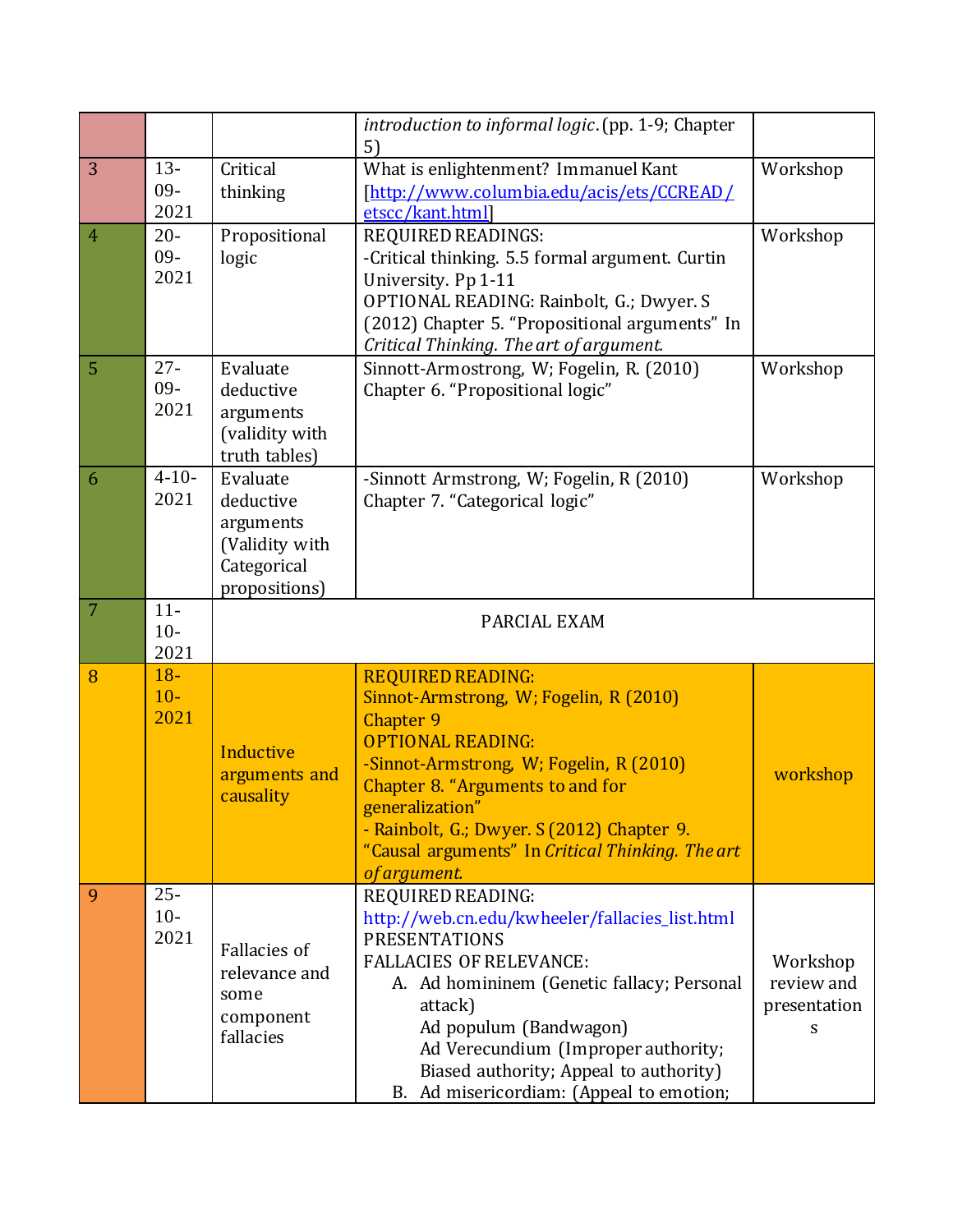|    |                                         |                                                                                                                                                                                                                               |                                                                                                                                                                                                                                                                                                                                                                                                                  | Appeal to pity)<br>Personal incredulity<br>Contradictory premises.<br><b>COMPONENT FALLACIES</b><br>A. False cause (Non causa pro causa; Post<br>hoc; ergo proper hoc)<br>Non sequitur, slippery slopes<br>B. Hasty generalization, Non true<br>Scotsman, Misleading statistics                                               |  |                                                          |
|----|-----------------------------------------|-------------------------------------------------------------------------------------------------------------------------------------------------------------------------------------------------------------------------------|------------------------------------------------------------------------------------------------------------------------------------------------------------------------------------------------------------------------------------------------------------------------------------------------------------------------------------------------------------------------------------------------------------------|-------------------------------------------------------------------------------------------------------------------------------------------------------------------------------------------------------------------------------------------------------------------------------------------------------------------------------|--|----------------------------------------------------------|
| 10 | $01 -$<br>$11-$<br>2021<br><b>Holly</b> | Inferences to<br>the best<br>explanation<br>and analogical<br>arguments.                                                                                                                                                      | %20watch.                                                                                                                                                                                                                                                                                                                                                                                                        | <b>REQUIRED READING:</b><br>- Analogical arguments<br>[https://philosophy.hku.hk/think/arg/analogy.<br>php#:~:text=Here%20are%20some%20examp<br><u>les%20%3A,complex%20system%20like%20a</u><br><b>OPTIONAL READING:</b><br>Sinnott-Armostrong, W; Fogelin, R.<br>(2010) Chapter 10. in An introduction to<br>informal logic. |  | Reading<br>comprehensi<br>$\alpha$                       |
| 11 | $08 -$<br>$11-$<br>2021                 | Fallacies of<br>ambiguity and<br>more<br>component<br>fallacies.                                                                                                                                                              | REQUIRED READING:<br>http://web.cn.edu/kwheeler/fallacies list.html<br><b>COMPONENT FALLACIES (II)</b><br>A. Petitio principio (Begging the question;<br>Circular reasoning; Complex or loaded<br>question); Either/or; black an with, false<br>dilemma<br><b>FALLACIES OF AMBIGUITY</b><br>B. Equivocation, amphiboly, Composition<br>and division.<br>C. Fallacy fallacy; Burden of proof and Weak<br>analogy. |                                                                                                                                                                                                                                                                                                                               |  | Presentation<br>s (optional<br>readings in<br>schoology) |
| 12 | $15 -$<br>$11-$<br>2021<br>holly        | Preparation of debate and final work                                                                                                                                                                                          |                                                                                                                                                                                                                                                                                                                                                                                                                  |                                                                                                                                                                                                                                                                                                                               |  |                                                          |
| 13 | $22 -$<br>$11-$<br>2021                 | A. Ignoratio Elenchi<br>Component fallacies (II)<br>Irrelevant<br>a.<br>and moral<br>conclusion<br>disengagement as<br>b. Red herring (Tu<br>evaluation of moral<br>quoque; Strawman<br>arguments<br>argument).               |                                                                                                                                                                                                                                                                                                                                                                                                                  |                                                                                                                                                                                                                                                                                                                               |  |                                                          |
| 14 | $29 -$<br>$11-$<br>2021                 | DEBATE - RESPECTFUL DIALOGUE 1: "Putting a price tag on life" Harvard class<br>with Michael Sandel 2: Bioethic debate: Designer childrens (With Michael<br>Sandel) 3: Free topic (abortion, drug legalization, death penalty) |                                                                                                                                                                                                                                                                                                                                                                                                                  |                                                                                                                                                                                                                                                                                                                               |  |                                                          |
| 15 | $06 -$                                  | PRESENTATIONS OF FINAL WORK                                                                                                                                                                                                   |                                                                                                                                                                                                                                                                                                                                                                                                                  |                                                                                                                                                                                                                                                                                                                               |  |                                                          |